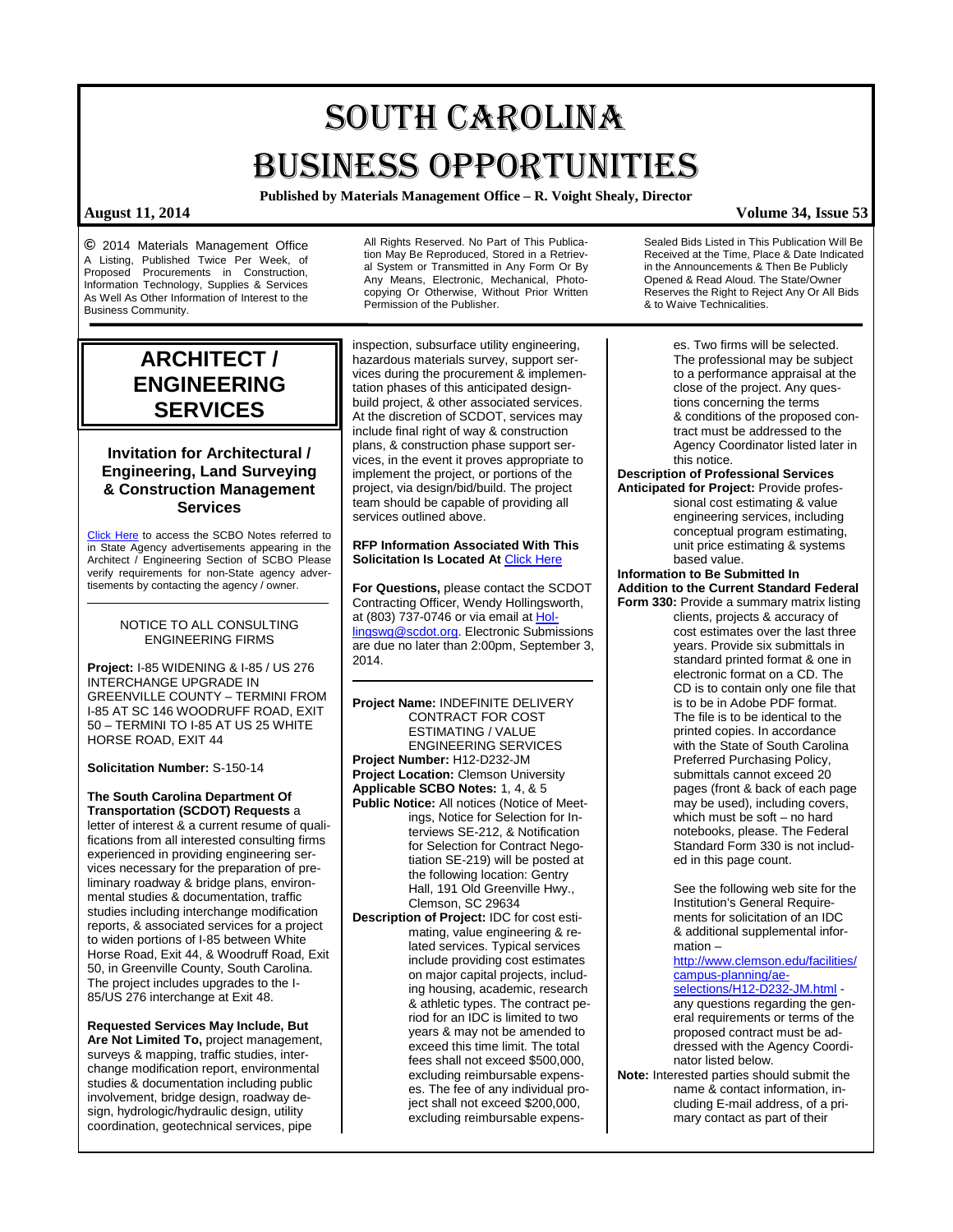submittal, but written communication with a party submitting information will not be done via E-mail. **Resume Deadline:** 8/28/14 – 4:00pm **Number of Copies:** See above **Agency/Owner:** Clemson University / Board of Trustees **Name & Title of Agency Coordinator:** Tanya DeOliveira, Planner **Agency Address:** Gentry Hall, 191 Old Greenville Hwy., Clemson, SC 29634 **Agency Phone:** (864) 844-7020 **Agency Fax:** (864) 656-0167 **Agency Coordinator E-mail:** [tdeoliv@clemson.edu](mailto:tdeoliv@clemson.edu)</u> - Agency will not accept submittals via E-mail. **Project Name:** I.D.C. FOR MECHANICAL /

ELECTRICAL / PLUMBING ENGINEERING SERVICES **Project Number:** H12-D233-JM **Project Location:** Clemson University **Applicable SCBO Notes:** 1, 4, & 5 **Public Notice:** All notices (Notice of Meetings, Notice for Selection for Interviews SE-212, & Notification for Selection for Contract Negotiation SE-219) will be posted at the following location: Gentry Hall, 191 Old Greenville Hwy., Clemson, SC 29634

**Description of Project:** Indefinite delivery contract for engineering & consulting services related to mechanical, electrical & plumbing issues on various facilities & assets of Clemson University. The contract period for an IDC is limited to two years & may not be amended to exceed this time limit. Total fees shall not exceed \$500,000, excluding reimbursable expenses. The fee for any individual project shall not exceed \$200,000, excluding reimbursable expenses. Two firms will be selected for this commission. The professional may be subject to a performance appraisal at the close of the project. Any questions concerning the terms & conditions of the proposed contract must be addressed to the Agency Coordinator listed later in this notice.

**Description of Professional Services Anticipated for Project:** Provide professional engineering services necessary for a broad range of potential projects, including feasibility studies, failure analysis, engineering design through documentation, specification preparation & construction administrations as required. University building types include research facilities, librar-

ies, residence halls, offices, classroom buildings & others. **Information to Be Submitted In Addition to the Current Standard Federal Form 330:** Provide additional information as necessary to fully inform the selection committee of the abilities & characteristics of the team. Provide six submittals in standard printed format & one in electronic format on a CD. The CD is to contain only one file that is to be in Adobe PDF format. The file is to be identical to the printed copies. In accordance with the State of South Carolina Preferred Purchasing Policy, submittals cannot exceed 20 pages (front & back of each page may be used), including covers, which must be soft – no hard notebooks, please. The Federal Standard Form 330 is not

> See the following web site for the Institution's General Requirements for solicitation of an IDC & additional supplemental information –

included in this page count.

[http://www.clemson.edu/facilities/](http://www.clemson.edu/facilities/campus-planning/ae-selections/H12-D233-JM.html) [campus-planning/ae](http://www.clemson.edu/facilities/campus-planning/ae-selections/H12-D233-JM.html)[selections/H12-D233-JM.html](http://www.clemson.edu/facilities/campus-planning/ae-selections/H12-D233-JM.html)

any questions regarding the general requirements or terms of the proposed contract must be addressed with the Agency Coordinator listed below.

**Note:** Interested parties should submit the name & contact information, including E-mail address, of a primary contact as part of their submittal, but written communication with a party submitting information will not be done via E-mail.

**Resume Deadline:** 8/29/14 – 3:00pm

**Number of Copies:** See above **Agency/Owner:** Clemson University /

Board of Trustees

**Name & Title of Agency Coordinator:** Tanya DeOliveira, Planner

**Agency Address:** Gentry Hall, 191 Old Greenville Hwy., Clemson, SC 29634

**Agency Phone:** (864) 844-7020

**Agency Fax:** (864) 656-0167 **Agency Coordinator E-mail:**

[tdeoliv@clemson.edu](mailto:tdeoliv@clemson.edu) – Agency will not accept submittals via E-mail.

### **August 11, 2014 2 Volume 34, Issue 53**

### **PUBLIC IMPROVEMENT PROJECTS IN GEORGETOWN, SC**

### REQUEST FOR QUALIFICATIONS

**COG Project Number:** 35-2014-004

**RFQ Due Date:** Friday, August 29, 2014, by 4:00pm, EDT

**Deadline For Project Questions:** Monday, August 18, 2014 by 5:00pm, EDT, in writing t[o binfinger@cogsc.com](mailto:binfinger@cogsc.com)

**Deadline For Answers To Project Questions To Be Posted On City's Website:** Friday, August 22, 2014, by 5:00pm, EDT, a[t www.cogsc.com](http://www.cogsc.com/) under "Current Bids."

**The City Of Georgetown Requests Separate Sealed Proposals** from qualified engineering design firms for the production of plans for Public Improvement Projects in the City of Georgetown, SC & enter into a contract for design, permitting, bidding & construction services. The scope of work for this project is described in the complete project documents.

**RFQ Submittals Will Be Received By** the City at City Hall Purchasing Department, 120 North Fraser Street, Georgetown, SC 29440, until Friday, August 29, 2014, by 4:00pm, EDT, & at said office will be publicly opened & read aloud.

**Electronic Copies Of The Project Information,** specifications, requirements, & contract documents may be obtained from City of Georgetown's website, [http://www.cogsc.com](http://www.cogsc.com/) , under "Current Bids."

**Physical Copies May Be Obtained** from City of Georgetown Purchasing Department, 120 N Fraser St, Georgetown, SC 29440.

**Bid Documents May Be Modified** only by written addenda. All project updates & addenda, if any, will be posted on the City's website at **www.cogsc.com** under "Current" Bids." It is the bidder's responsibility to obtain information from the City's website.

**The City Reserves The Right** to waive any informality in bidding & to reject any or all bids if it is in City's best interest to do so. No Bidder may withdraw its bid within sixty (60) days after the actual date of the opening thereof.

**The City Of Georgetown Is** an equal opportunity / affirmative action employer.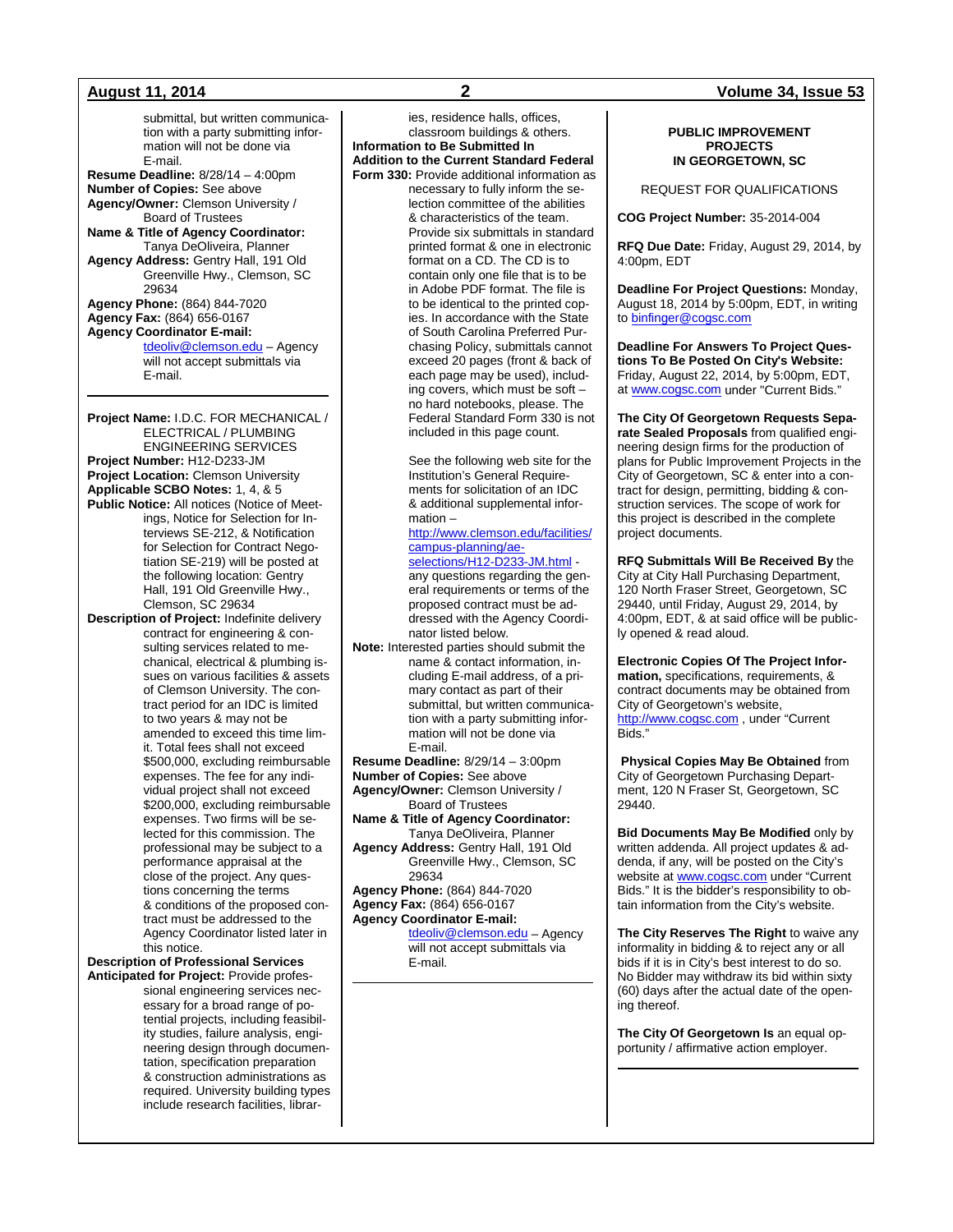### **NEW FIRE STATION ON VERDAE BOULEVARD IN GREENVILLE, SC**

RFP NO. 15-3466

**The City Of Greenville, SC Is Requesting Sealed Proposals** for professional architectural / engineering services for the design of a new fire station to be located on Verdae Boulevard in Greenville. Current experience in complete design of fire station(s) & extensive knowledge in all NFPA recommendations for fire station facilities is mandatory.

### **Proposal Packets May Be Obtained**

online at **[Click Here](http://www.greenvillesc.gov/omb/BidsRFPs.aspx)** or from the Purchasing Division,

- 7th floor, City Hall, 206 South Main St., Greenville, SC 29601
- PO Box 2207, Greenville, SC 29602
- [lmayes@greenvillesc.gov](mailto:lmayes@greenvillesc.gov)

**Sealed Proposals Will Be Received** at the above address until 2:00pm, ET, September 4, 2014. The deadline for questions is 2:00pm, August 29, 2014.

> The City of Greenville Is an Equal Opportunity Employer

## **CONSTRUCTION**

### **Invitation for Construction Bids**

Please verify requirements for non-State agency advertisements by contacting the agency / owner.

Projects expected to cost less than \$50,000 are listed under the Minor Construction heading.

### **Project Name:** I.D.C. ELECTRICAL **CONSTRUCTION**

**Project Number:** E24-D078-FW **Location:** Statewide **Bid Security Required:** Yes **Performance Bond Required:** Yes **Payment Bond Required:** Yes **Description of Project:** IDC Electrical Con-

tract to award five (5) contracts to provide Electrical Construction, restoration, renovation and/or maintenance/repair services as directed by the SC Military Department (SCMD), Office of the Adjutant General, Facilities Management Office for facilities located in the State of South Carolina.

> The contract will be for a term of two (2) years & each contractor shall have an Electrical Group Five (5), EL5, MC Electrical Contractor license. The total amount of this contract is for \$750,000.00,

however no delivery order under this contract can exceed \$150,000.00. Any contract over \$50,000.00 requires a Performance Bond (SE-355) & a Labor & Materials Bond (SE-357) prior to work. A minimum amount of work totaling no less than \$500.00 will be guaranteed for each awarded contract. The total estimated expenditures under this solicitation are \$2,000,000.00.

RS Means Cost Data: Contractor must utilize RS Means Electrical Cost Data Book, Version 2014 to provide project cost estimate. For work outside the Electrical Contractor License, written justification will be required from the Electrical Contractor for any cost estimate provided not utilizing RS Means Electrical Cost Data Book, Version 2014.

Asbestos Abatement: Any work requiring abatement will be a part of an individual Delivery Order with a copy of the Asbestos Abatement Report (Agency provided) provided to the Contractor, as part of the RFI.

Bid Security: A Bid Bond in the amount of \$1,000.00 will be required to be submitted with each Bid.

Contractor may be subject to performance appraisal at close of project.

**Construction Cost Range:** Delivery Order Max. \$150,000.00 IDC Max\$750,000.00 **Architect/Engineer:** SC Military Dept. **A/E Contact:** Mr. Mike J. Young **A/E Address:** 1 National Guard Road, Columbia, SC 29201 **A/E Telephone:** (803) 299-4305 **A/E E-mail:** [youngmj@tag.scmd.state.sc.us](mailto:youngmj@tag.scmd.state.sc.us) **Note:** All questions & correspondence con-

cerning this Invitation to Bid shall be addressed to the A/E.

**Plans May Be Obtained From:** SC Military Dept.

**Note:** Only those bidding documents / plans obtained from the aforementioned sources are official. Bidders rely on copies of bidding documents / plans obtained from any other source at their own risk. **Pre-Bid Conf./Site Visit:** Non-mandatory

**Pre-Bid Date/Time:** 8/22/14 – 1:00pm

**Place:** TAG Facility, 1 National Guard

Road, First Floor Auditorium **Agency/Owner:** SC Military Dept., Office of the Adjutant General, FMO

**Name of Agency Procurement Officer:** Mr. Gary B. Grant, PE **Address:** 1 National Guard Road, Columbia, SC 29201

### **August 11, 2014 3 Volume 34, Issue 53**

**Telephone:** (803) 299-4467 **E-mail:** [grantgb@tag.scmd.state.sc.us](mailto:grantgb@tag.scmd.state.sc.us) **Bid Closing Date/Time:** 9/3/14 – 1:00pm **Place:** TAG Facility, 1 National Guard Rd., First Floor Auditorium **Hand Deliver/Mail Bids To:** Mr. Gary B. Grant, PE, Facilities Management Office, 1 National Guard Rd., Co-

**Project Name:** I.D.C. MECHANICAL CONSTRUCTION, MAINTENANCE, REPAIR, & RESTORATION **Project Number:** E24-D079-FW **Location:** Statewide **Bid Security Required:** Yes **Performance Bond Required:** Yes **Payment Bond Required:** Yes **Description of Project:** IDC Mechanical

lumbia, SC 29201

Contract to award five (5) contracts to provide Mechanical Construction, restoration, renovation and/or maintenance/repair services as directed by the SC Military Department (SCMD), Office of the Adjutant General, Facilities Management Office for facilities located in the State of South Carolina.

The contract will be for a term of two (2) years & each contractor shall have a Group Five (5), MC-AC5, HT5, PK5, 2P5 Mechanical Contractor license. The total amount of this contract is for \$750,000.00 however no delivery order under this contract can exceed \$150,000.00. Any contract over \$50,000.00 requires a Performance Bond (SE-355) & a Labor & Materials Bond (SE-357) prior to work. A minimum amount of work totaling no less than \$500.00 will be guaranteed for each awarded contract. The total estimated expenditures under this solicitation are \$1,750,000.00.

RS Means Cost Data: Contractor must utilize RS Means Mechanical Cost Data Book, Version 2014 to provide project cost estimate. For work outside the Mechanical Contractor License, Written justification will be required from the Mechanical Contractor for any cost estimate provided not utilizing RS Means Mechanical Cost Data Book, Version 2014.

Asbestos Abatement: Any work requiring abatement will be a part of an individual Delivery Order with a copy of the Asbestos Abatement Report (Agency provided) provided to the Contractor, as part of the RFI.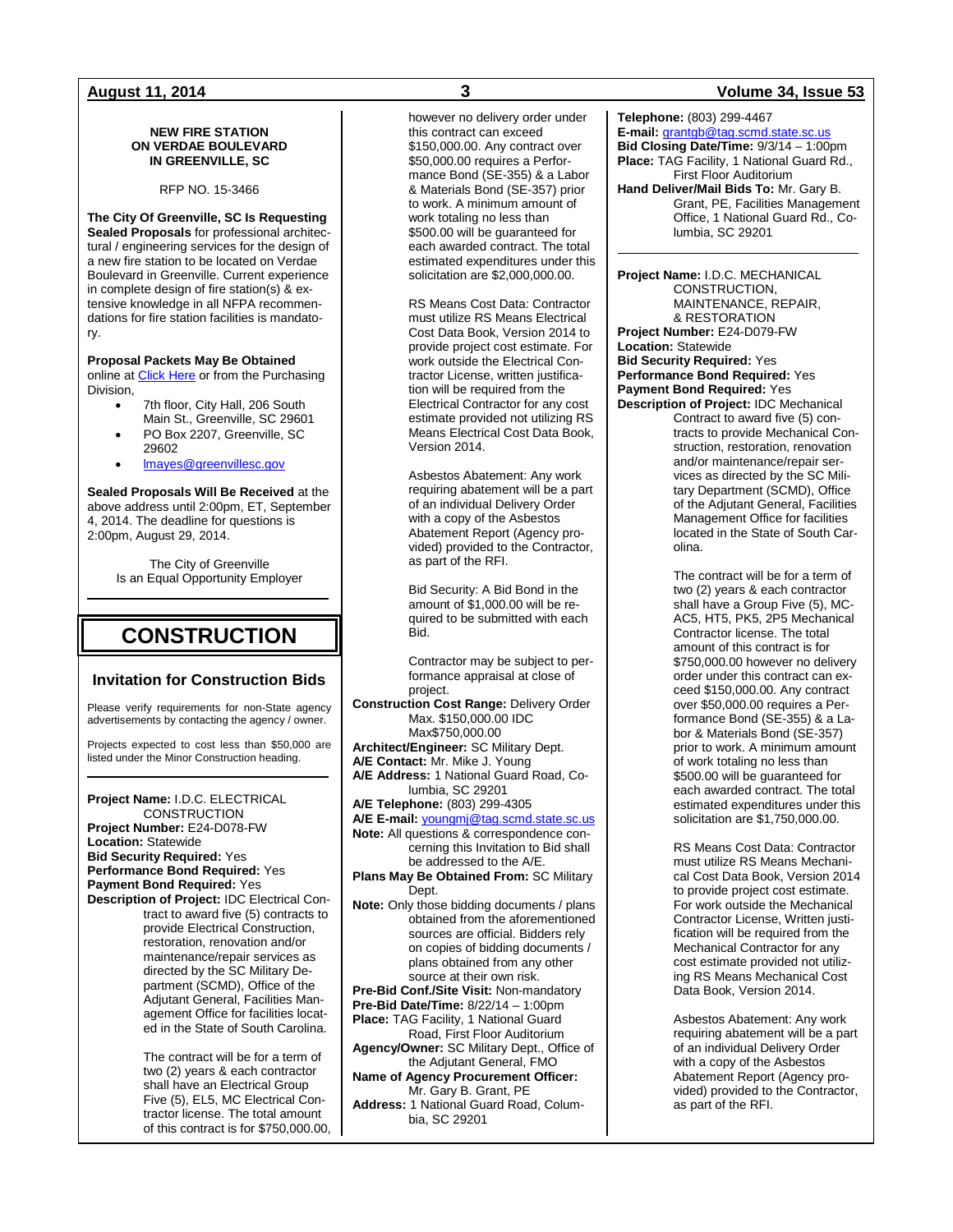Bid Security: A Bid Bond in the amount of \$1,000.00 will be required to be submitted with each Bid. Contractor may be subject to performance appraisal at close of project. **Construction Cost Range:** Delivery Order Max. \$150,000.00 IDC Max\$750,000.00 **Architect/Engineer:** SC Military Dept. **A/E Contact:** Mr. Mike J. Young **A/E Address:** 1 National Guard Road, Columbia, SC 29201 **A/E Telephone:** (803) 299-4305 **A/E E-mail:** [youngmj@tag.scmd.state.sc.us](mailto:youngmj@tag.scmd.state.sc.us) **Note:** All questions & correspondence concerning this Invitation to Bid shall be addressed to the A/E. **Plans May Be Obtained From:** SC Military Dept. **Note:** Only those bidding documents / plans obtained from the aforementioned sources are official. Bidders rely on copies of bidding documents / plans obtained from any other source at their own risk. **Pre-Bid Conf./Site Visit:** Non-mandatory **Pre-Bid Date/Time:** 8/21/14 – 1:00pm **Place:** TAG Facility, 1 National Guard Road, First Floor Auditorium **Agency/Owner:** SC Military Dept., Office of the Adjutant General, FMO **Name of Agency Procurement Officer:** Mr. Gary B. Grant, PE **Address:** 1 National Guard Road, Columbia, SC 29201 **Telephone:** (803) 299-4467 **E-mail:** [grantgb@tag.scmd.state.sc.us](mailto:grantgb@tag.scmd.state.sc.us) **Bid Closing Date/Time:** 9/3/14 – 9:00am **Place:** TAG Facility, 1 National Guard Rd., First Floor Auditorium **Hand Deliver/Mail Bids To:** Mr. Gary B. Grant, PE, Facilities Management Office, 1 National Guard Rd., Columbia, SC 29201 **Project Name:** I.D.C. PLUMBING CONSTRUCTION, MAINTENANCE, REPAIR, & RESTORATION **Project Number:** E24-D080-FW **Location:** Statewide **Bid Security Required:** Yes **Performance Bond Required:** Yes **Payment Bond Required:** Yes

**Description of Project:** IDC Plumbing Contract to award five (5) contracts to provide plumbing Construction, restoration, renovation and/or maintenance/repair services as directed by the SC Military Department (SCMD), Office of the Adjutant General, Facilities Management Office for facilities located in the State of South Carolina.

The contract will be for a term of

two (2) years & each contractor shall have a Plumbing Group Five (5), PB5, MC Plumbing Contractor license. The total amount of this contract is for \$750,000.00 however no delivery order under this contract can exceed \$150,000.00. Any contract over \$50,000.00 requires a Performance Bond (SE-355) & a Labor & Materials Bond (SE-357) prior to work. A minimum amount of work totaling no less than \$500.00 will be guaranteed for each awarded contract. The total estimated expenditures under this solicitation are \$1,500,000.00.

RS Means Cost Data: Contractor must utilize RS Means Plumbing Cost Data Book, Version 2014 to provide project cost estimate. For work outside the Plumbing Contractor License, Written justification will be required from the Plumbing Contractor for any cost estimate provided not utilizing RS Means Plumbing Cost Data Book, Version 2014.

Asbestos Abatement: Any work requiring abatement will be a part of an individual Delivery Order with a copy of the Asbestos Abatement Report (Agency provided) provided to the Contractor, as part of the RFI.

Bid Security: A Bid Bond in the amount of \$1,000.00 will be required to be submitted with each Bid.

Contractor may be subject to performance appraisal at close of project.

**Construction Cost Range:** Delivery Order Max. \$150,000.00 IDC Max\$750,000.00 **Architect/Engineer:** SC Military Dept. **A/E Contact:** Mr. Mike J. Young **A/E Address:** 1 National Guard Road, Columbia, SC 29201 **A/E Telephone:** (803) 299-4305 **A/E E-mail:** [youngmj@tag.scmd.state.sc.us](mailto:youngmj@tag.scmd.state.sc.us) **Note:** All questions & correspondence concerning this Invitation to Bid shall be addressed to the A/E. **Plans May Be Obtained From:** SC Military Dept. **Note:** Only those bidding documents / plans obtained from the aforementioned sources are official. Bidders rely on copies of bidding documents / plans obtained from any other source at their own risk. **Pre-Bid Conf./Site Visit:** Non-mandatory **Pre-Bid Date/Time:** 8/21/14 – 2:00pm **Place:** TAG Facility, 1 National Guard Road, First Floor Auditorium

### **August 11, 2014 4 Volume 34, Issue 53**

**Agency/Owner:** SC Military Dept., Office of the Adjutant General, FMO **Name of Agency Procurement Officer:** Mr. Gary B. Grant, PE **Address:** 1 National Guard Road, Columbia, SC 29201 **Telephone:** (803) 299-4467 **E-mail:** [grantgb@tag.scmd.state.sc.us](mailto:grantgb@tag.scmd.state.sc.us) **Bid Closing Date/Time:** 9/3/14 – 11:00am **Place:** TAG Facility, 1 National Guard Rd., First Floor Auditorium **Hand Deliver/Mail Bids To:** Mr. Gary B. Grant, PE, Facilities Management Office, 1 National Guard Rd., Columbia, SC 29201 **Project Name:** UPSTATE SALT STORAGE **STRUCTURE Project Number:** U12-9721-CA **Project Location:** Freeman Farm Road, Greer, Spartanburg County **Bid Security Required:** Yes **Performance Bond Required:** Yes **Payment Bond Required:** Yes **Description of Project:** Concrete foundation wall with galvanized steel structural roof frame. Fabric covering over roof framing. Contractor may be subject to performance appraisal at close of project. **Construction Cost Range:** \$900,000 - \$960,000 **Architect/Engineer:** SynTerra Corp. **A/E Contact:** Lee Hicks, PE **A/E Address:** 148 River St., Ste. 220, Greenville, SC 29601 **A/E E-mail:** [lhicks@synterracorp.com](mailto:lhicks@synterracorp.com) **A/E Telephone:** (864) 421-9999 **A/E Fax:** (864) 421-9909 **Note:** All questions & correspondence concerning this Invitation to Bid shall be addressed to the A/E. **Bidding Documents/Plans May Be Obtained From:** SCDOT Capital Improvements Office, 955 Park St., Room 121, Columbia, SC 29201, phone (803) 737-1298, E-mai[l williamse@scdot.org](mailto:williamse@scdot.org) or [cheekmc@scdot.org](mailto:cheekmc@scdot.org) **Plan Deposit:** \$45.00, non-refundable **Note:** Only those bidding documents / plans obtained from the aforementioned source are official. Bidders rely on copies of bidding documents / plans obtained from any other source at their own risk. **Bidding Documents/Plans Are Also on File for Viewing Purposes Only At:** AGC & Dodge **Pre-Bid Conf.:** Mandatory **Pre-Bid Date/Time:** 8/28/14 – 10:30am **Place:** SCDOT, District 3 Headquarters Building, 252 South Pleasantburg Dr., Greenville, SC 29607 - Conference Room 4B. Meeting will reconvene at project site

**Agency/Owner:** South Carolina Department of Transportation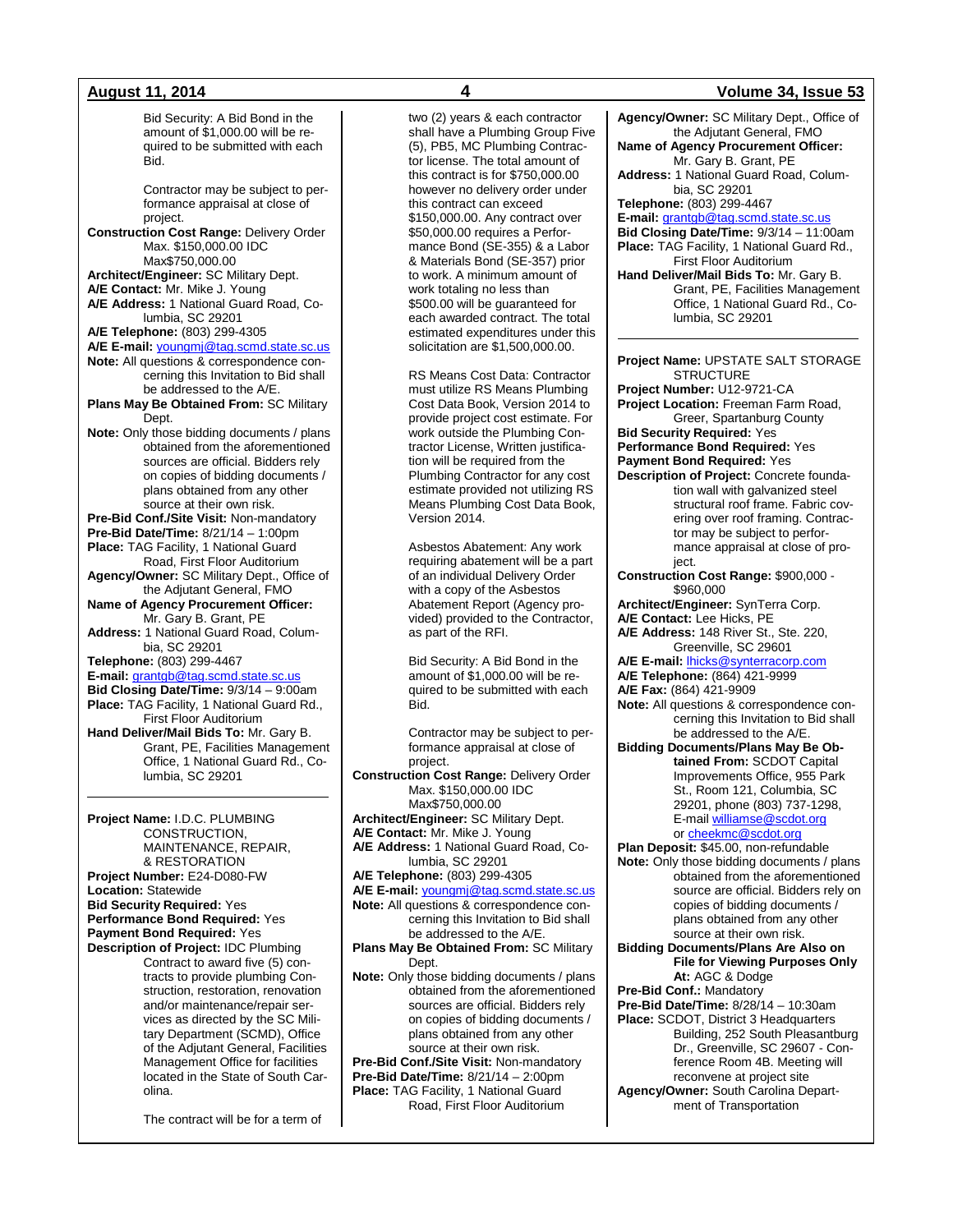### **August 11, 2014 5 Volume 34, Issue 53**

**Agency Procurement Officer:** Suzette S. Johnson, Capital Improvements Manager **Address:** 955 Park St., Room 121, Columbia, SC 29201 **E-mail:** [johnsonss@scdot.org](mailto:johnsonss@scdot.org) **Telephone:** (803) 737-1298 **Fax:** (803) 737-1542 **Bid Closing Date/Time:** 9/11/14 – 2:00pm **Place:** SCDOT, District 3 Headquarters Building, 252 South Pleasantburg Dr., Conference Room 4B, Greenville, SC 29607 **Hand Deliver Bids To:** SCDOT, District 3 Headquarters Building, Attn.: Suzette S. Johnson, Conference Room 4B, 252 South Pleasantburg Dr., Greenville, SC 29607 **Mail Bids To:** SCDOT, District 3 Headquarters Building, Attn.: Wofford Green, 252 South Pleasantburg Dr., Greenville, SC 29607 **Project Name:** DEFERRED MAINTENANCE – C.H.P. – H.V.A.C. **Project Number:** H51-9820-PG-R **Project Location:** MUSC, College of Health Professions, 151-A Rutledge Ave., Charleston **Bid Security Required:** Yes **Performance Bond Required:** Yes **Payment Bond Required:** Yes **Description of Project:** Replace the existing terminal units with new VAV boxes with hot water reheat, & install the piping & electrical systems to the VAV's. Contractor may be subject to performance appraisal at close of project. **Construction Cost Range:** \$100,000 - \$500,000 **Architect/Engineer:** Mechanical Engineering Consulting Associates, Inc. **A/E Contact:** Kevin Stanley **A/E Address:** PO Box 50644, Columbia, SC 29250 **A/E E-mail: [kstanley@mecainc.com](mailto:kstanley@mecainc.com) A/E Telephone:** (803) 765-9421 **A/E Fax:** (803) 765-9848 **Note:** All questions & correspondence concerning this Invitation to Bid shall be addressed to the A/E. **Bidding Documents/Plans May Be Obtained From:** [http://academicdepartments.musc](http://academicdepartments.musc.edu/vpfa/eandf/construction_projects/index.html) [.edu/vpfa/eandf/construction\\_proj](http://academicdepartments.musc.edu/vpfa/eandf/construction_projects/index.html) [ects/index.html](http://academicdepartments.musc.edu/vpfa/eandf/construction_projects/index.html) **Plan Deposit:** None **Note:** Only those bidding documents / plans obtained from the aforementioned source are official. Bidders rely on copies of bidding documents / plans obtained from any other source at their own risk. **Pre-Bid Conf.:** Not mandatory **Pre-Bid Date/Time:** 8/20/14 – 1:00pm **Place:** Engineering & Facilities, 97 Jonathan Lucas St., Room PG-209, Charleston, SC 29425

**Agency/Owner:** Medical University of South Carolina **Agency Procurement Officer:** Alex Chung **Address:** 97 Jonathan Lucas St., MSC 190, Charleston, SC 29425 **E-mail:** [chunga@musc.edu](mailto:chunga@musc.edu) **Telephone:** (843) 792-4672 **Fax:** (843) 792-0251 **Bid Closing Date/Time:** 9/3/14 – 1:00pm **Place:** Engineering & Facilities, 97 Jonathan Lucas St., Room PG-209, Charleston, SC 29425 **Hand Deliver/Mail Bids To:** MUSC, Attn.: Alex Chung, Engineering & Facilities, 97 Jonathan Lucas St., MSC 190, Charleston, SC 29425 **Project Name:** ARCADE MILL REDEVELOPMENT **Owner:** The City of Rock Hill **Name & Title of Agency Coordinator:** Jennifer Wilford, Project Manager, General Services **Mailing Address:** PO Box 11706, Rock Hill, SC 29731-1706 **Physical Address:** 155 Johnston St., Rock Hill, SC 29730 **Telephone:** Office (803) 325-2551, cell (803) 554-3528 **E-mail:** [Jennifer.Wilford@cityofrockhill.com](mailto:Jennifer.Wilford@cityofrockhill.com) **Engineer:** Genesis Consulting Group, LLC **Contact:** David K. Brandes, PE **Mailing Address:** PO Box 11504, Columbia, SC 29211 **Physical Address:** 1330 Lady St., Ste. 205, Columbia, SC 29201 **Telephone:** (803) 744-4502 **Fax:** (803) 744-4501 **E-mail:** [dbrandes@genesis-consulting](mailto:dbrandes@genesis-consulting-group.com)[group.com](mailto:dbrandes@genesis-consulting-group.com) **Description of Project:** The City of Rock Hill will receive sealed bids for the construction of Arcade Mill Redevelopment. The project consists of the construction of general site work, including, but not limited to, clearing, demolition, grading, drainage, erosion control, road construction, water system construction, sanitary sewer system construction, storm sewer system construction, landscaping, & appurtenances as generally depicted on the drawings entitled "Arcade Mill Redevelopment," prepared for the City of Rock Hill, SC, by Genesis Consulting Group, LLC, dated December 2007, with revision dated November 19, 2013, with Project Number 07-076 & as described more specifically within the various sections of the technical specifica-

tions & the various contract documents. The project shall include all necessary appurtenances & miscellaneous items to complete the intent of the project. Pre-Bid Conf.: Wednesday, 8/20/14 -

1:00pm

**Pre-Bid Location:** City Operations Center, Building 103, Conference Room, 757 South Anderson Rd., Rock Hill, SC 29730

**Prospective Bidders Are Required** to attend

**Bids Shall Be** based on a lump sum basis **Bids Will Be Received** until 2:00pm, Wednesday, 9/10/14, at City Operations Center, Building 103, Conference Room, 757 South Anderson Rd., Rock Hill, SC 29730. Bids received after this time will not be accepted. Bids will be publicly opened & reviewed.

**Successful Bidder** (the apparent low bidder) will be notified within 48 hours, followed by notification of results to all other responsive bidders. The City Council reserves the right to reject any or all bids & to award the contract, subject to an act of the City Council, in the best interest of the City.

**Plans & Specifications Will Be Available for Inspection** by interested bidders at the offices of (1) The City of Rock Hill, 155 Johnston St., Rock Hill, SC 29730, Attn.: Jennifer Wilford, Project Manager, General Services; & (2) Genesis Consulting Group, 1330 Lady St., Ste. 205, Columbia, SC 29201, Attn.: David K. Brandes, PE.

**A Non-Refundable Cost** of \$175.00 will be charged for a set of the drawings, technical specifications & contract documents. The documents may be obtained by delivering a check by hand, by U.S. Mail, Federal Express or UPS to Genesis Consulting Group, LLC, PO Box 11504, Columbia, SC 29211, (1330 Lady St., Ste. 205, Columbia, SC 29201).

**Questions May Be Addressed To** David K. Brandes, PE, at (803) 744- 4502

**Only Contractors With Current License(s)** issued by the State of South Carolina for each type of work anticipated by the contract for which a license is required may bid on the project.

**Bids Will Be Binding** for a period of sixty (60) calendar days following the date on which bids are opened. A five percent (5%) Bid Bond will be required for each contract bid.

**Bids Must Comply** with the laws of the State of South Carolina, with drawings, technical specifications & all other contract documents, & must be made on the form provided. All bids must be received enclosed in an opaque envelope bearing the name & address of the bidder, his bidder's license number & his contractor's license number(s) & marked "Sealed Bid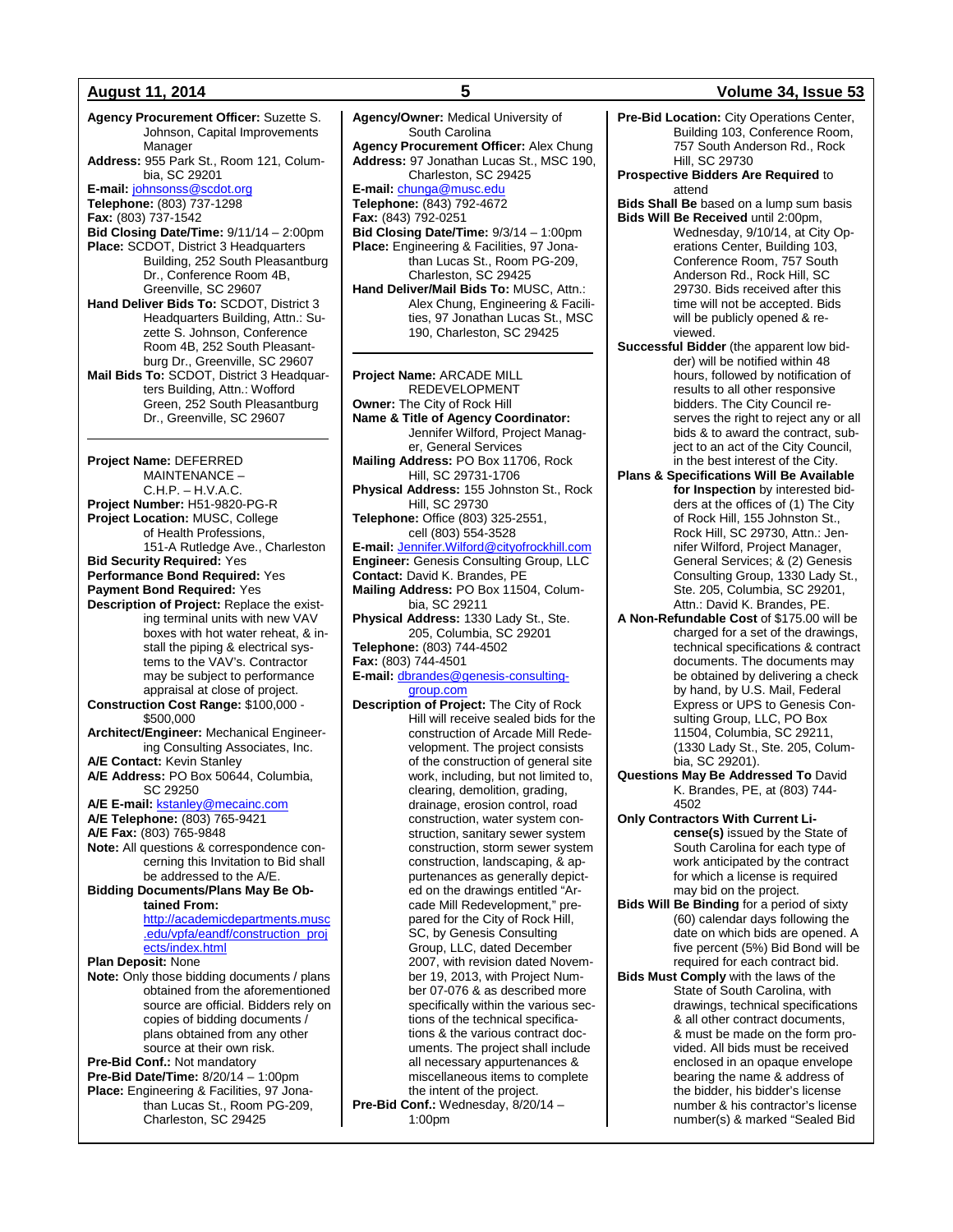for the Arcade Mill Redevelopment" project to be opened at 2:00pm, Wednesday, September 10, 2014, at City Operations Center, Building 103, Conference Room, 757 South Anderson Rd., Rock Hill, SC 29730.

**The Project Is to Be Completed** in 180 calendar days from the date of the Notice to Proceed.

**Security:** A 100% Performance, Labor & Material Payment Bond will be required of the successful bidder.

**Owner Reserves the Right** to waive informalities & / or irregularities, to reject any & / or all bids, & to award the contract in the best interest of the owner.

**Project Name:** REPAVING INDUSTRIAL PARK ROAD & APRON ONTO WELLINGTON ROAD **Project Number:** 001 **Project Location:** Ridgeland, SC **Bid Security Required:** Yes **Performance Bond Required:** Yes **Payment Bond Required:** Yes **Description of Project:** Repave Industrial Park Road & pave apron onto Wellington Road **Construction Cost Range:** <\$120,000 **Architect/Engineer:** N/A **Pre-Bid Conf./Site Visit:** None **Agency/Owner:** Jasper County **Name & Title of Agency Coordinator:** Dale Terry, Public Works Director **Telephone:** (843) 726-7740 **Bid Closing Date/Time:** 9/3/14 – 2:00pm **Place:** Ridgeland, SC **Hand Deliver Bids To:** County of Jasper, Attn.: Ronnie Malphrus, 358 Third Ave., Ridgeland, SC 29936 **Mail Bids To:** County of Jasper, Attn.: Ronnie Malphrus, PO Box 1149, Ridgeland, SC 29936

**Project Name:** CHEMICAL FEED MODIFICATIONS **Project Number:** 096-13-280 **Project Location:** Fort Mill, SC **Bid Security Required:** Yes **Performance Bond Required:** Yes **Payment Bond Required:** Yes **Description of Project:** The work to be performed consists of furnishing all materials, tools & equipment, & performing all labor necessary

for constructing chemical feed modifications at the existing Fort Mill Wastewater Treatment Plant (WWTP). The work generally consists of improvements associated with the chlorination & dechlorination facilities at the WWTP.

**Construction Cost Range:** \$150,000 **Architect/Engineer:** Wiedeman & Singleton, Inc.

**A/E Contact:** Mark Scherger **A/E Address:** 131 East Main St., Ste. 300, Rock Hill, SC 29730

**A/E Telephone:** (803) 329-2944 **A/E Fax:** (803) 329-2954 **A/E E-mail:** [mrs@wiedeman.com](mailto:mrs@wiedeman.com) **Plans on File At: Dodge:** Internet plan room **Other:** iSqFt Internet plan room **Plans May Be Obtained From:** Wiedeman & Singleton, Inc., 131 East Main St., Ste. 300, Rock Hill, SC 29730, Attn.: Lesa Jenkins, phone (803) 329-2944, Ext. 227 **Plan Deposit:** \$75.00, non-refundable **Pre-Bid Conf./Site Visit:** None **Agency/Owner:** Town of Fort Mill **Agency Coordinator:** Paul Mitchell **Address:** 131 East Elliott St., Fort Mill, SC 29715 **Telephone:** (803) 396-9728 **Fax:** (803) 547-2126 **E-mail:** [pmitchell@fortmillsc.gov](mailto:pmitchell@fortmillsc.gov) **Bid Closing Date/Time:** 9/10/14 – 2:00pm **Place:** Town of Fort Mill, Town Hall, Council Chambers, 112 Confederate St., Fort Mill, SC **Hand Deliver/Mail Bids To:** Town of Fort Mill, 112 Confederate St., Fort Mill, SC 29715

**Project Name:** COLLETON COUNTY ROADS IMPROVEMENT PROJECT **Project Number:** CTC-05 **Bid Security Required:** Yes **Performance Bond Required:** Yes **Payment Bond Required:** Yes **Description of Project:** This project is to include drainage improvements & placement of compacted graded aggregate on Countymaintained dirt roads at four locations throughout the County (Islandton, Hendersonville, Jacksonboro & Cottageville).

> At each location, the road is to be reshaped with proper crossslopes & appropriate roadside ditches as specified in the plans. Borrow material will be required in some locations. All cross-line pipes & driveway pipes are to be replaced. Outfall ditches are to be cleared & cleaned at locations & lengths as specified in the plans.

> Once the drainage has been improved, 4" of CR-14 (granite) is to be placed & compacted on each of the roads. Road widths & cross-slopes vary & are specified on the plans. All road work is to be performed within the existing, visible footprint of the road, excluding the work associated with the outfall ditches where easements have already been obtained.

**Architect/Engineer:** Colleton County

### **August 11, 2014 6 Volume 34, Issue 53**

**A/E Contact:** Jared Fralick, County Engineer **A/E Address:** 403 East Washington St., Walterboro, SC 29488 **A/E Telephone:** (843) 782-3104 **A/E E-mail:** [jfralick@colletoncounty.org](mailto:jfralick@colletoncounty.org) **Plans May Be Obtained From:** [www.colletoncounty.org](http://www.colletoncounty.org/) **Pre-Bid Conf.:** Mandatory **Pre-Bid Date/Time:** Thursday, 8/14/14 – 10:00am **Place:** Council Chambers, 109 Benson St., Third Floor, Walterboro, SC 29488 **Agency/Owner:** Colleton County Transportation Committee **Name & Title of Agency Coordinator:** Kaye B. Syfrett, Procurement Manager **Address:** 109 Benson St., Walterboro, SC 29488 **Telephone:** (843) 782-0504 **E-mail:** [ksyfrett@colletoncounty.org](mailto:ksyfrett@colletoncounty.org) **Bid Closing Date/Time:** Thursday, 8/21/14  $-11:00$ am **Place:** Council Chambers, 109 Benson St., Third Floor, Walterboro, SC 29488 **Hand Deliver Bids To:** Colleton County Procurement Office, Attn.: Kaye B. Syfrett, 109 Benson St., Walterboro, SC 29488 **Mail Bids To:** Colleton County Procurement Office, Attn.: Kaye B. Syfrett, PO Box 157, Walterboro, SC 29488 **Project Name:** DEMOLITION OF OLD ANIMAL CONTROL **FACILITIES Project Number:** 2014-26 **Project Location:** 11494 SC Hwy. 34, Newberry, SC **Bid Security Required:** Yes **Performance Bond Required:** Yes **Payment Bond Required:** Yes **Description of Project:** Newberry County is seeking bids from qualified contractors for complete demolition of the old animal control facilities **Architect/Engineer:** N/A **Pre-Bid Conf./Site Visit:** Mandatory **Pre-Bid Date/Time:** 8/21/14 – 10:00am **Place:** On site at 11494 SC Hwy. 34, Newberry **Agency/Owner:** Newberry County **Name & Title of Agency Coordinator:** Crystal Waldrop, CPPB, Purchasing Director **Address:** 1309 College St., Newberry, SC 29108 **Telephone:** (803) 321-2100 **Fax:** (803) 321-2102 **E-mail:** [cwaldrop@newberrycounty.net](mailto:cwaldrop@newberrycounty.net)

**Bid Closing Date/Time:** 9/10/14 – 3:00pm **Place:** County Courthouse Annex, Conference Room, 1309 College St., Newberry, SC 29108 **Hand Deliver Bids To:** Crystal Waldrop, Courthouse Annex Conference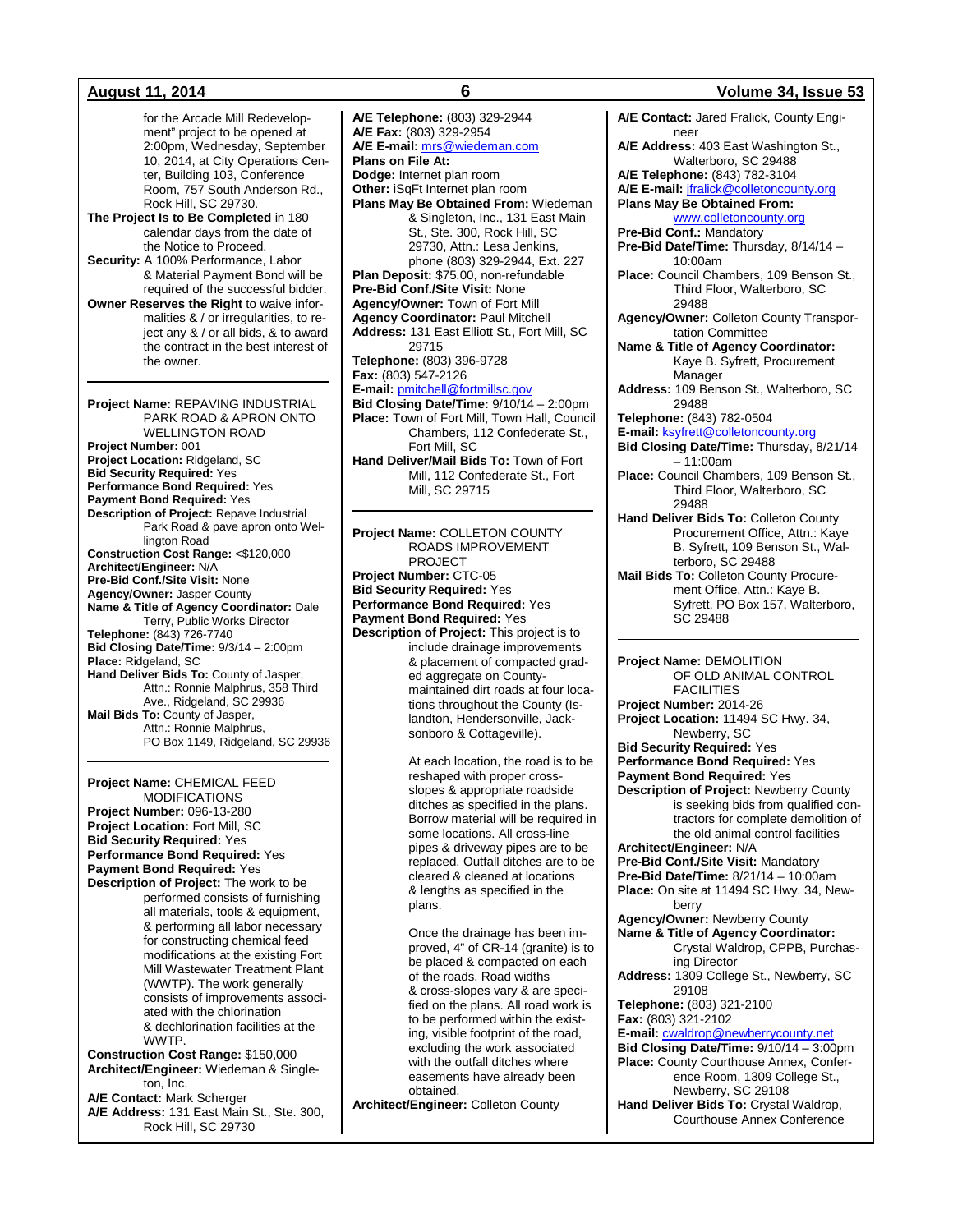Room, 1309 College St., Newberry, SC 29108 **Mail Bids To:** County of Newberry, Attn.: Crystal Waldrop, PO Box 156, Newberry, SC 29108

**Project Name:** DEMOLITION OF OLD JAYCEES HUT **Project Number:** 2014-27 **Project Location:** 2301 Adelaide St., next to Newberry Fairgrounds **Bid Security Required:** Yes **Performance Bond Required:** Yes **Payment Bond Required:** Yes **Description of Project:** Newberry County is seeking bids from qualified contractors for the complete demolition of the old Jaycees Hut **Architect/Engineer:** N/A **Pre-Bid Conf./Site Visit:** Mandatory **Pre-Bid Date/Time:** 8/21/14 – 11:00am **Place:** On site at 2301 Adelaide St., Newberry **Agency/Owner:** Newberry County **Name & Title of Agency Coordinator:** Crystal Waldrop, CPPB, Purchasing Director **Address:** 1309 College St., Newberry, SC 29108 **Telephone:** (803) 321-2100 **Fax:** (803) 321-2102 **E-mail:** [cwaldrop@newberrycounty.net](mailto:cwaldrop@newberrycounty.net) **Bid Closing Date/Time:** 9/10/14 – 3:30pm **Place:** County Courthouse Annex, Conference Room, 1309 College St., Newberry, SC 29108 **Hand Deliver Bids To:** Crystal Waldrop, Courthouse Annex Conference Room, 1309 College St., Newberry, SC 29108 **Mail Bids To:** County of Newberry, Attn.:

Crystal Waldrop, PO Box 156, Newberry, SC 29108

### **COLONIAL DRIVE & GUM TREE ROAD DRAINAGE IMPROVEMENTS FOR TOWN OF HILTON HEAD ISLAND**

### IFB 2014-0009

**The Town Of Hilton Head Island Is Soliciting Sealed Bids From Qualified Contractors For** the Colonial Dr. & Gum Tree Rd. Drainage Improvements Project. This project consists of selective clearing, grading, pavement removal, paving, channel excavation, & installation of storm sewer infrastructure at two locations on Hilton Head Island, SC. The construction plans & specifications will be used as the primary basis for developing bids.

**A Mandatory Pre-Bid Conference Will Be Conducted At** 2:00pm, on 8/21/14 at Town Hall, One Town Center Court, Hilton Head Island, SC. The Town will only accept bids from those in attendance at this meeting. A question & response period will be open through 8/26/14. Questions may be directed

to Cary Gaffney & must be submitted in written form. All questions & answers will be provided to all contractors. No questions will be answered after 8/26/14.

**Sealed Bids Are Due No Later Than** 2:00pm, 8/28/14. All bids must be sealed &

clearly marked on the outer package, "IFB 2014-2009, Colonial Dr, & Gum Tree Rd Drainage Improvements." Sealed bids shall be hand delivered or delivered by traceable means (FedEx, UPS, etc.), to the Town of Hilton Head Island, Attn.: Cary Gaffney, One Town Center Court, Hilton Head Island, SC 29928. Bids sent by facsimile machines will not be accepted.

**Each Bidder Is Required To Be A Licensed General Contractor** with the State of South Carolina. Prior to commencement of work, the selected Contractor & any associated subcontractors will be required to obtain a Town of Hilton Head Island business license to operate within the Town limits. Bidders shall be licensed to perform the work described herein as required by Section 40-11-10 et seq., South Carolina Code of Laws, 1976 (as amended) & Section 10-1-10 et seq., Code of the Town of Hilton Head Island, South Carolina, 1983 (as amended).

**The Town Reserves The Right To Accept**

or reject any or all bids received as a result of this request or to negotiate with all qualified bidders or to cancel in part or in its entirety this solicitation if it is in the best interest of the Town to do so. The Town further reserves the right waive any technicalities & formalities & to delete or reduce the quantities of certain items at its sole discretion.

**This Solicitation Does Not Commit The Town To Award** a contract or to pay for any costs incurred in the preparation of your proposal or to procure or contract for any articles of goods or services.

**The Bid Must Be Signed By** an official authorized to bind the bidder, & it shall contain a statement to the effect that the proposal is firm for a period of at least 90 days from the date of opening.

**The Town Does Not Discriminate On The Basis Of** race, color, national origin, sex, religion, age or disability in employment or provision of services.

**Construction Plans & Specifications May Also Be Viewed On** the Town's web site [www.hiltonheadislandsc.gov.](http://www.hiltonheadislandsc.gov/) For additional information concerning this solicitation, please contact Cary Gaffney at [caryg@hiltonheadislandsc.gov](mailto:caryg@hiltonheadislandsc.gov) or (843) 341-4773.

**August 11, 2014 7 Volume 34, Issue 53**

## **CONSULTANT / PROFESSIONAL SERVICES**

### REQUEST FOR QUALIFICATIONS

**Solicitation Number:** RFQ No. 4894-15J **Description of Work:** OPEN-ENDED LEAD-BASED PAINT HAZARDS RISK ASSESSMENT & INSPECTION SERVICES **Due Date for Written Questions:** 8/20/14 – 5:00pm. Fax number is (843) 958-4758 or send E-mail to [ajenkins@charlestoncounty.org](mailto:ajenkins@charlestoncounty.org) **Due Date/Time:** 9/9/14 – 3:00pm **Location:** Charleston County Procurement Dept., 4045 Bridge View Dr., Ste. B250, North Charleston, SC 29405

**Download Solicitation From:** [Click Here](http://www.charlestoncounty.org/departments/Procurement/cur-bids_pdfs/current_bids.htm)

This solicitation does not commit the County of Charleston to award a contract, to pay any cost incurred in the preparation of applications submitted, or to procure or contract for the services.

The County reserves the right to accept or reject any, all or any part of applications received as a result of this request, or to cancel in part or in its entirety this Request for Qualifications if it is in the best interest of the County to do so. The County will be the sole judge as to whether submittals meet all requirements contained in this solicitation.

### *READVERTISEMENT TO CLARIFY SUBMITTAL DATE*

**HEALTH RISK SCREENING TOOL**

INTENT TO SOLE SOURCE

The South Carolina Department of Disabilities & Special needs intends to sole source Health Risk Screening Tool (HRST), a standardized screening instrument which assesses an individual with intellectual/developmental disability's need for support in five domains. This screening tool has a methodology which ranks individuals into six categories of support need / risk. Health Risk Screening, Inc. will allow DDSN to use the HRST to evaluate the support needs of up to 350 DDSN consumers.

Deadline for responses: 8/18/14 - 10:00am, ET

Purchasing Agency: South Carolina Department of Disabilities & Special needs, .<br>3440 Harden Street, Columbia, SC 29240

If your company can provide this specialized service, please contact Serena Saunders a[t ssaunders@ddsn.sc.gov.](mailto:ssaunders@ddsn.sc.gov)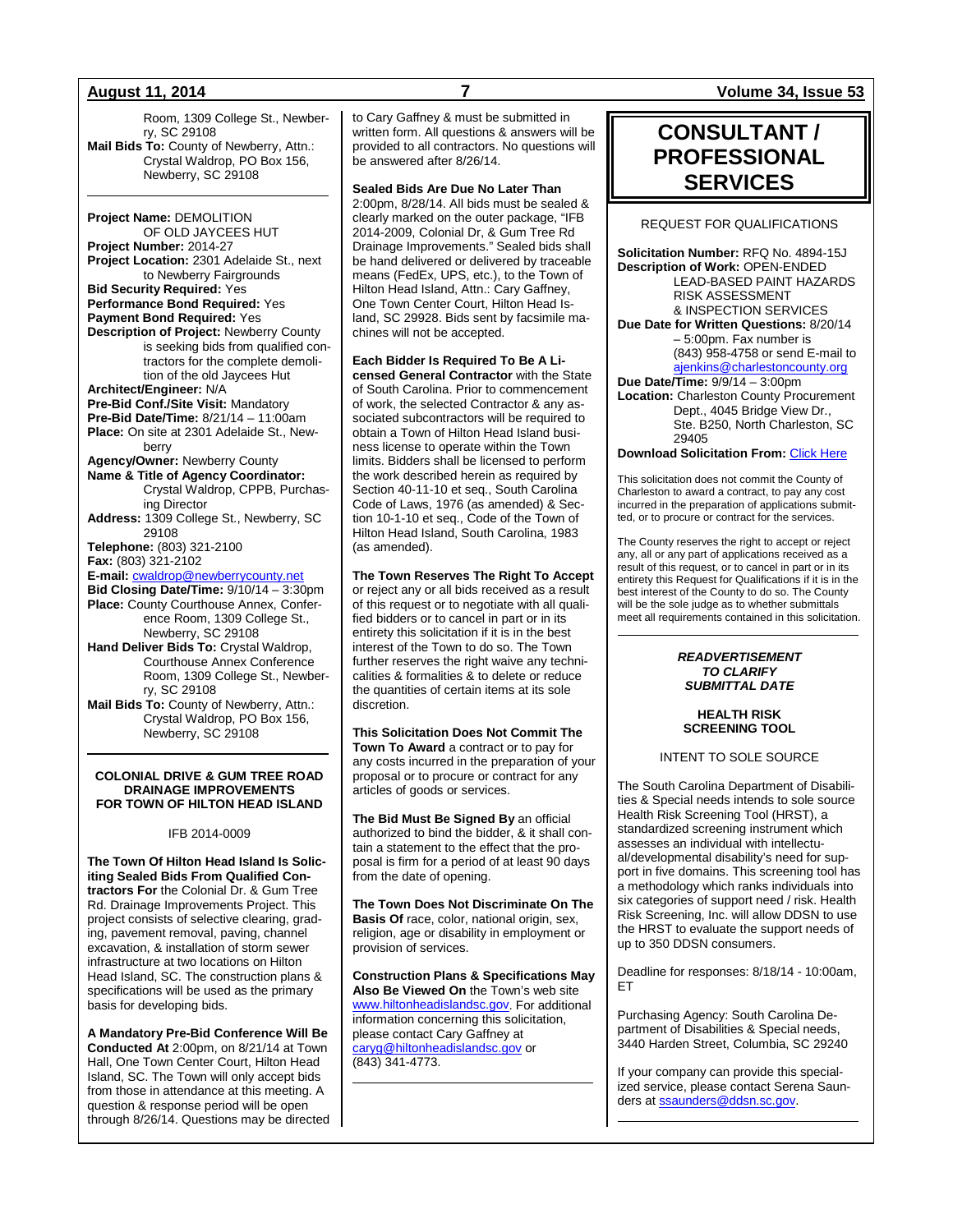## **EQUIPMENT**

**Description:** ROWING SHELL **Solicitation Number:** 52983307 **Delivery Point:** Clemson, SC **Submit Offer By:** 8/22/14 – 11:00am **Purchasing Entity:** Clemson University, Procurement Services, Administrative Services Building, 108 Perimeter Rd., Clemson, SC 29634 **Direct Inquiries to Buyer:** April Pitts, phone (864) 656-1773, E-mail [apitts@clemson.edu](mailto:apitts@clemson.edu) **Download Solicitation From:**

[www.clemson.edu/cfo/procureme](http://www.clemson.edu/cfo/procurement/vendors) [nt/vendors](http://www.clemson.edu/cfo/procurement/vendors)

**Description:** AMBULANCES – TERM CONTRACT **Solicitation Number:** C15006 – 09/08/14S **Submit Offer By:** 9/8/14 – 3:00pm, ET **Purchasing Entity:** Lexington County Procurement Office, County Administration Building, 212 South Lake Dr., Ste. 503, Lexington, SC 29072 **Direct Inquiries To:** Angela M. Seymour **Telephone:** (803) 785-8319 **E-mail:** [aseymour@lex-co.com](mailto:aseymour@lex-co.com) **Download Solicitation From:** [Click here](http://www.lex-co.sc.gov/departments/DeptIQ/procurement/Pages/BidOpportunities.aspx)

### **TRAILER-MOUNTED AIR COMPRESSOR FOR CITY OF FLORENCE**

INVITATION TO BID NO. 2014-49

The City of Florence is accepting bids from qualified bidders to for the purchase & delivery of one truck-mounted air compressor.

Delivery Point: The City of Florence Utilities Department 1440 McCurdy Road

Bid Opening Date/Time: August 29, 2014 at 2:00pm

Location for the Receipt of Bids: City of Florence City Center, Purchasing / Contracting Office, 324 West Evans Street, 3rd Floor, Florence, SC 29501

The Invitation To Bid document can be found a[t Click Here,](http://www.cityofflorence.com/departments/finance/purchasing.aspx) or can be obtained by contacting Lynwood F. Givens a[t lgiv](mailto:lgivens@cityofflorence.com)[ens@cityofflorence.com](mailto:lgivens@cityofflorence.com) or by fax at (843) 665-3111.

Mailing Address: City of Florence, Office of Purchasing & Contracting, 324 West Evans Street, Florence, SC 29501

The City of Florence welcomes & encourages submissions from minority & woman owned businesses. Please indicate that you are a

minority or woman owned business with your request for bid documents.

This solicitation does not commit the City of Florence to award a contract, to pay any costs incurred in the preparation of a bid, or to procure or contract for services. The City of Florence reserves the right to reject any & all responses, to cancel this solicitation, & to make an award deemed in its own best interest.

## **INFORMATION TECHNOLOGY**

REQUEST FOR PROPOSAL

**Description:** DASHBOARD SOFTWARE **Solicitation Number:** GTC 14-07-135-RFP **Delivery Point:** Greenville **Submit Offer By:** 9/3/14 – 3:00pm. Not a public bid opening **Purchasing Entity:** Greenville Technical College, 738 South Pleasantburg Dr., Greenville, SC 29607. Mailing address is PO Box 5616, Greenville, SC 29606 **Buyer:** Deborah McGowan **Telephone:** (864) 250-8180 **E-mail:** [deborah.mcgowan@gvltec.edu](mailto:deborah.mcgowan@gvltec.edu) **Download Solicitation From:** [www.gvltec.edu/purchasing](http://www.gvltec.edu/purchasing)

> Minority-Owned Businesses Are Encouraged to Bid

**Description:** BUSINESS INTELLIGENCE **SOLUTION Solicitation Number:** 314-59-9-10 **Delivery Point:** Greenville, SC **Deadline for Inquiries:** 8/29/14 – 3:00pm **Submit Offer By:** 9/10/14 – 3:00pm **Purchasing Agency:** The School District of Greenville County **Buyer:** Jannie G. Choice, (864) 355-1279, [jchoice@greenville.k12.sc.us](mailto:jchoice@greenville.k12.sc.us) **Direct Inquiries To:** Tonya Stroud, [tstroud@greenville.k12.sc.us](mailto:tstroud@greenville.k12.sc.us) **Download Solicitation From:**

> [http://www.greenville.k12.sc.us/D](http://www.greenville.k12.sc.us/Departments/procure.asp) [epartments/procure.asp](http://www.greenville.k12.sc.us/Departments/procure.asp)

## **MAINTENANCE / REPAIR**

### **TENNIS & BASKETBALL COURT RESURFACING FOR CITY OF CHARLESTON**

IFB Number: CP1402

The City of Charleston Department of Parks is soliciting bids from interested contractors for CP1402: Tennis & Basketball Court

### **August 11, 2014 8 Volume 34, Issue 53**

Resurfacing, 2014. The Scope of Work of this project consists of the preparation, repair & coating of tennis & basketball courts at multiple locations. The estimated cost range is \$40,000 - \$50,000.

Bid documents will be available on or after 8/12/14, from the Department of Parks office at 823 Meeting Street.

Bids are due on September 11, 2014, at 2:00pm.

Interested parties, please contact Matt Compton, Special Projects Administrator, at (843) 973-7210, o[r ComptonM@charleston](mailto:ComptonM@charleston-sc.gov)[sc.gov.](mailto:ComptonM@charleston-sc.gov)

## **MINOR CONSTRUCTION**

### **JOHNSONVILLE LIBRARY PARKING LOT IMPROVEMENTS FOR FLORENCE COUNTY**

INVITATION TO BID NO. 02-14/15

Sealed bids for the construction of the Johnsonville Library Parking Lot Improvements will be received by the Florence County Procurement Office at the County Complex Building at 180 North Irby Street, Room B-5, Florence, SC 29501, until 2:45pm, local time, on September 4, 2014. The bids received will be publicly opened & read aloud in Room 210-C of the County Complex Building at 3:00pm.

The project consists of the demolition of an approximately 6,400 square foot asphalt area followed by the installation of an approximately 6,300 square foot parking lot.

Construction Time Limit – 45 Calendar **Davs** 

Bids will be received for a single prime contract.

Engineer: Hanna Engineering Address: 821 West Lucas St., Florence, SC Contact: Michael H. Hanna Phone: (843) 628-6800 Email[: Mike@HannaEngineering.com](mailto:Mike@HannaEngineering.com)

Prospective bidders may examine the bidding documents at the engineer's office on Mondays through Fridays between the hours of 8:00am & 5:00pm, & may obtain copies of the bidding documents from the engineer's office as described below.

The bidding documents may be obtained from the engineer's office upon payment of \$100.00 for each set. Upon request & receipt of payment, the bidding documents will be transmitted via delivery service. Par-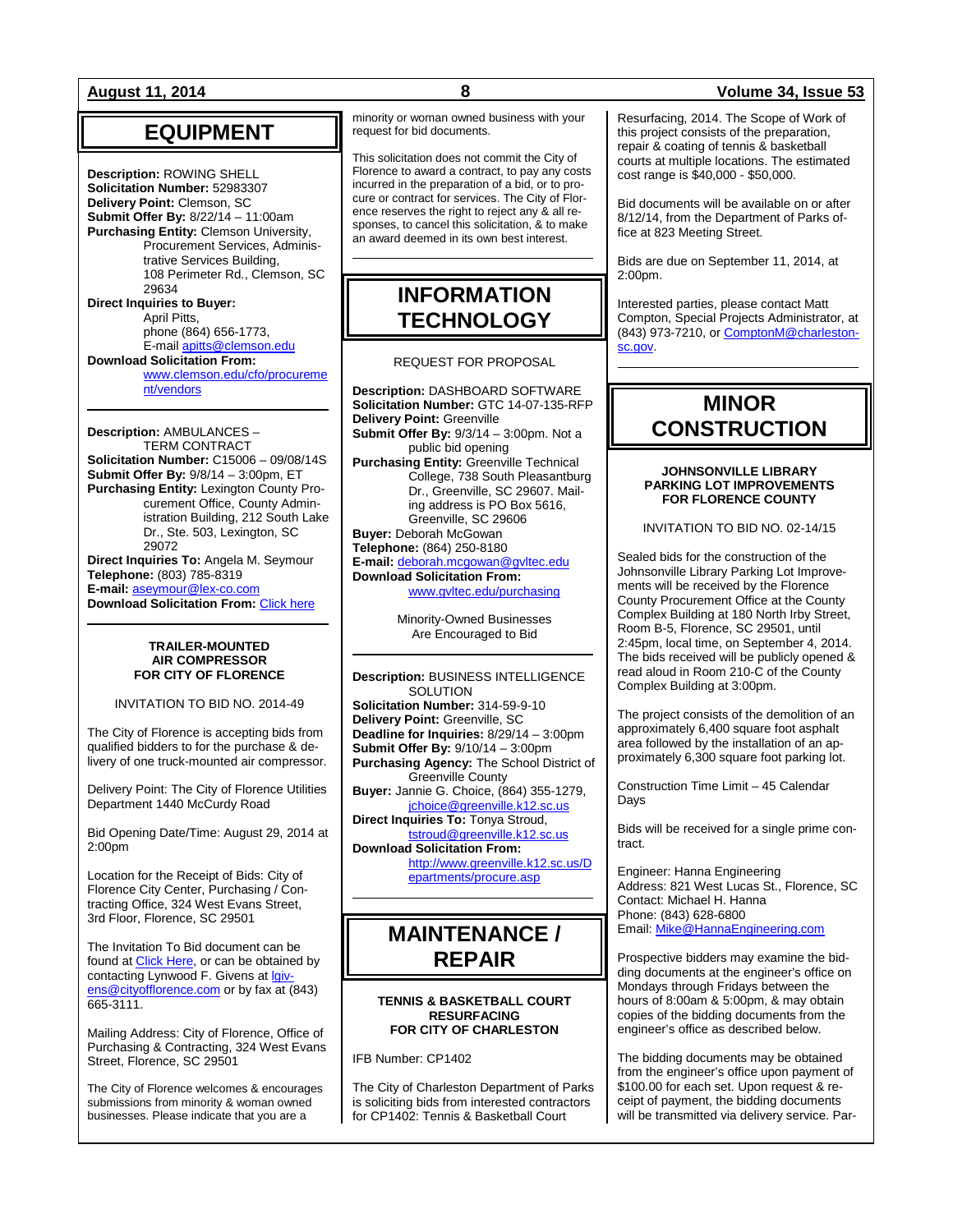tial sets of bidding documents will not be available. Neither the owner nor engineer will be responsible for full or partial sets of bidding documents, including addenda if any, obtained from other sources. All questions & correspondence concerning this invitation to bid shall be addressed to the Engineer.

Bid Bond: Yes Performance Bond: Yes Payment Bond: Yes

No bid will be considered unless the bidder is legally qualified under the provisions of the South Carolina Contractor's Licensing Law (South Carolina Code of Laws as amended on April 1, 1999, Chapter 11, Sections 40-11-10 through 40-11-428).

Contractors shall have a classification of GD or AP.

No bidder may withdraw the bid within 90 days after the actual date of the opening & thereof.

This solicitation does not commit Florence County to award a contract, to pay any costs incurred in the preparation of a bid, or to procure or contract for services. Florence County reserves the right to reject any & all responses, to cancel this solicitation, & to make an award deemed in its own best interest.

## **SERVICES**

**Description:** ON CALL CONCRETE WORK WITHIN RIGHT-OF-WAY FOR SCDOT SPARTANBURG **COUNTY Solicitation Number:** 5400008248 **Submit Offer By:** 8/26/14 – 10:00am **Purchasing Agency:** SC Department of Transportation, 955 Park St., Columbia, SC 29201 **Buyer:** Daniel Covey, CPPO, CPPB **Email:** [coveydw@scdot.org](mailto:coveydw@scdot.org) **Phone:** (803) 737-0933 **Download Solicitation From:** [http://webprod.cio.sc.gov/SCSolicitationWe](http://webprod.cio.sc.gov/SCSolicitationWeb/solicitationAttachment.do?solicitnumber=5400008248) [b/solicitationAttachment.do?solicitnumber=5](http://webprod.cio.sc.gov/SCSolicitationWeb/solicitationAttachment.do?solicitnumber=5400008248) [400008248](http://webprod.cio.sc.gov/SCSolicitationWeb/solicitationAttachment.do?solicitnumber=5400008248)

**Description:** PROVIDE LIFTING, MANEUVERING, & RECOVERY SERVICES FOR OCEAN BUOY-ANCHOR SYSTEMS **Solicitation Number:** RFQ-140814-DH **Delivery Point:** Georgetown, SC **Submit Offer By:** 9/3/14 – 2:00pm. Not a public bid opening **Purchasing Agency:** Coastal Carolina University Purchasing Department, PO Box 261954, Conway, SC 29528

**Direct Inquiries to Buyer:** Dean P. Hudson **E-mail:** [dhudson@coastal.edu](mailto:dhudson@coastal.edu) **Telephone:** (843) 349-2739 **Download Solicitation From:** [http://www.coastal.edu/procurem](http://www.coastal.edu/procurement/currentsolicitations.html) [ent/currentsolicitations.html](http://www.coastal.edu/procurement/currentsolicitations.html)

**Description:** JANITORIAL SERVICE **Solicitation Number:** 5400008226 **Delivery Point:** SCDOT Building, 1931 University Parkway, Aiken, SC 29801 **Pre-Bid Conf./Site Visit:** Non-mandatory, 8/19/14 – 10:00am **Place:** SCDOT-Aiken Maintenance, 1931 University Parkway, Aiken, SC 29801 **Submit Offer By:** 8/26/14 – 10:00am **Purchasing Agency:** SC Department of Transportation, 955 Park St., Columbia, SC 29201 **Buyer:** Janet Jones **Email:** [jonesjl@scdot.org](mailto:jonesjl@scdot.org) **Phone:** (803) 737-1488 **Download Solicitation From:** [http://webprod.cio.sc.gov/SCSolicitationWe](http://webprod.cio.sc.gov/SCSolicitationWeb/solicitationAttachment.do?solicitnumber=5400008226)

[b/solicitationAttachment.do?solicitnumber=5](http://webprod.cio.sc.gov/SCSolicitationWeb/solicitationAttachment.do?solicitnumber=5400008226) [400008226](http://webprod.cio.sc.gov/SCSolicitationWeb/solicitationAttachment.do?solicitnumber=5400008226)

**Description:** PROVIDE ATHLETICS INSURANCE FOR U.S.C.-BEAUFORT **Solicitation Number:** USC-IFB-2675-DG **Bid Opening Date/Time:** 8/25/14 – 11:00am **Bid Opening Location:** USC Purchasing,

6th Floor, 1600 Hampton St., Columbia, SC 29208, phone (803) 777-4115 **Bid Request:** The bid package is available through the USC Purchasing web

site[, http://purchasing.sc.edu](http://purchasing.sc.edu/) or call the USC bid line at (803) 777-0255

**Buyer:** William (Dennis) Gallman

**Description:** ELEVATOR MAINTENANCE **SERVICE Solicitation Number:** 15.05.NC.B.T5 **Delivery Point:** College of Charleston **Pre-Bid Conf./Site Visit:** Not mandatory. Thursday, 8/14/14 – 10:00am **Pre-Bid Location:** Physical Plant Conference Room, Second Floor, 133 Calhoun St., Charleston **Submit Offer By:** 8/22/14 – 2:00pm, ET **Purchasing Agency:** College of Charleston, Office of Procurement, Lightsey Center, Ste. B-53, 160 Calhoun St., Charleston, SC 29401 **Buyer:** Niall Cahill, phone (843) 953-5940, E-mai[l cahillnp@cofc.edu](mailto:cahillnp@cofc.edu) **Download Solicitation From:** [http://ebid.cofc.edu](http://ebid.cofc.edu/) – under "Current Bid Opportunities"

### **August 11, 2014 9 Volume 34, Issue 53**

**Description:** RESTORE GRANITE SURFACES & INSTALL ANTI-SLIP NOSING ON STAIRS AT WHEELWRIGHT AUDITORIUM **Solicitation Number:** RFQ-140820-WBL **Delivery Point:** Conway, SC **Site Visit:** Not mandatory. Tuesday,  $8/19/14 - 10:00$ am **Site Visit Location:** Wheelwright Auditorium, Coastal Carolina University, 108 Spadoni Park Circle, Conway, SC 29526 **Submit Offer By:** 8/28/14 – 2:00pm. Not a public bid opening **Purchasing Agency:** Coastal Carolina University, Procurement Services, PO Box 261954, Conway, SC 29528-6054 **Buyer:** Wanda B. Lewis, phone (843) 349-2162, E-mai[l wlewis@coastal.edu](mailto:wlewis@coastal.edu) **Download Solicitation From:** [http://www.coastal.edu/procurem](http://www.coastal.edu/procurement/currentsolicitations.html) [ent/currentsolicitations.html](http://www.coastal.edu/procurement/currentsolicitations.html)

### *REBID*

### **RECRUITMENT VIDEO FOR CITY OF COLUMBIA POLICE DEPARTMENT**

The City of Columbia is requesting proposals from qualified vendors for "City Of Columbia Police Department Recruitment Video-Rebid."

Information can be viewed using the City of Columbia's Bid Online System at [https://bidonline.columbia.sc.gov.](https://bidonline.columbia.sc.gov/)

RFP No:013-14-15 Submittal Deadline: 8/18/14 at 10:00am

The deadline for questions and/or additional information is August 14, 2014, by 3:00pm, & must be submitted using BID Online.

### **ON-SITE / NEAR-SITE HEALTH SERVICES**

PROPOSAL NO: 1415-08-26-02

Notice is hereby given the City of Spartanburg will receive sealed proposals from interested parties to provide on-site health services.

The City of Spartanburg reserves the right to reject any or all proposals or to waive any informality in the bidding. Bids may be held by the City of Spartanburg for a period not to exceed sixty (60) days from the date of the opening for the purpose of reviewing the proposals & qualifications of company, prior to awarding of the Contract.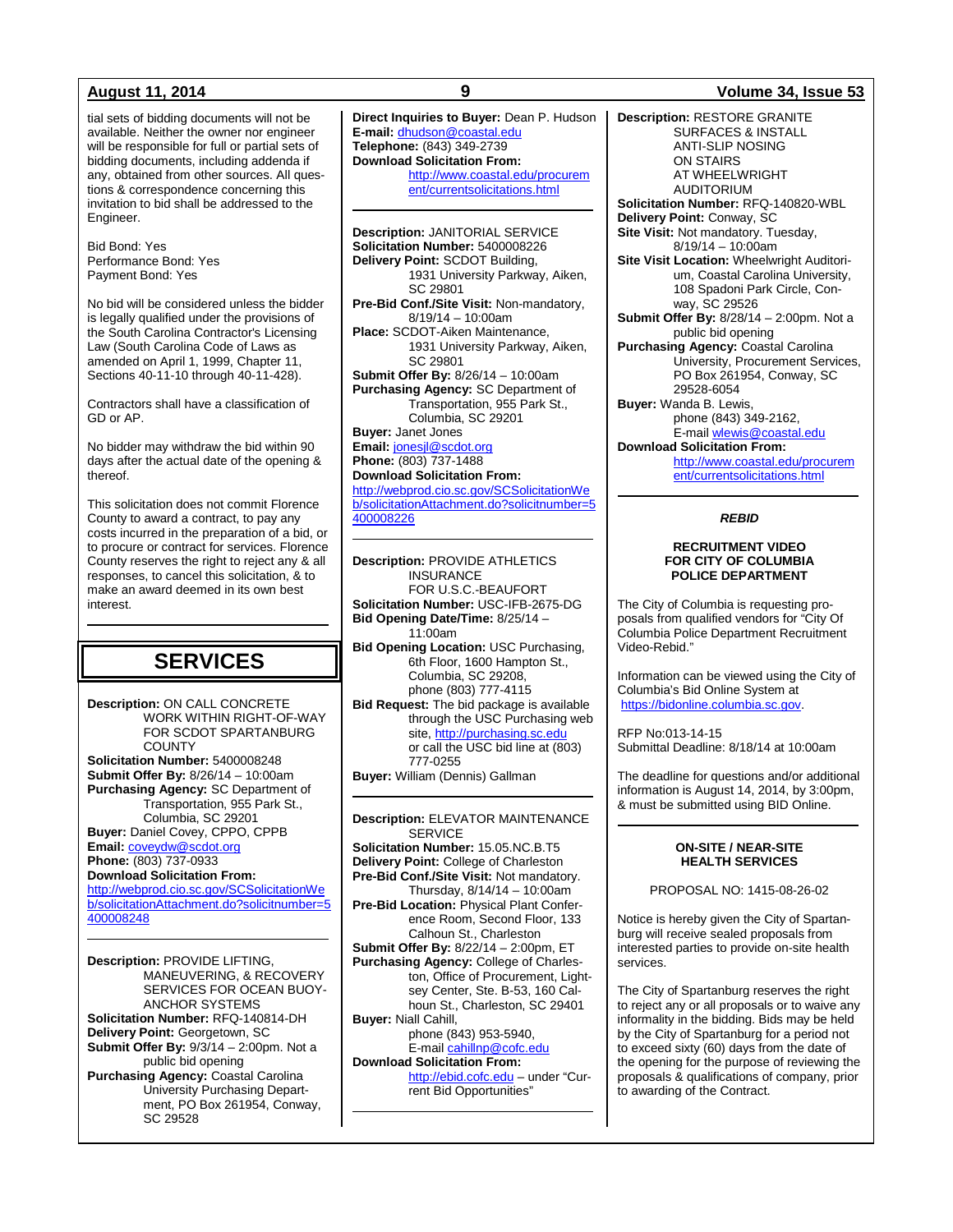Proposals shall be submitted to Carl Wright, Procurement & Property Manager, on or before August 26, 2014, at 3:00pm, City Hall, 145 West Broad Street, at which time they will be publicly opened & read aloud in the Training Room, same location. The following bid number must be placed on the outer envelope in order for the bid to be stamped in as accepted on time: Proposal No: 1415-08-26-02.

Direct all questions regarding this proposal to Michelle Clyburn, Human Resources Director, at (864) 596-2795. Questions are due no later than 10:00am, ET, August 19, 2014. Questions may be emailed to Michelle Clyburn at mclyburn @cityofspartanburg.org or to [cwright@cityspartanburg.org.](mailto:cwright@cityspartanburg.org)Question & answers will be posted on the bid website [http://www.cityofspartanburg.org](http://www.cityofspartanburg.org/) Proposals can be hand delivered or mailed to the following address:

> City of Spartanburg PO Box 5107 145 West Broad Street Spartanburg, S. C. 29304

Attn.: Procurement & Property

This is an Equal Opportunity Bid Offer.

## **SUPPLIES**

**Description:** FURNISH FLUSH UNDERGROUND ENCLOSURE BOXES **Solicitation Number:** 5400008150 **Submit Offer By:** 9/3/2014 – 10:00am **Purchasing Agency:** SC Department of Transportation, 955 Park St., Columbia, SC 29201 **Buyer:** Vickie Stephens **Email:** [stephensvw@scdot.org](mailto:stephensvw@scdot.org) **Phone:** (803) 737-1530 **Download Solicitation From:** [http://webprod.cio.sc.gov/SCSolicitationWe](http://webprod.cio.sc.gov/SCSolicitationWeb/solicitationAttachment.do?solicitnumber=5400008150) [b/solicitationAttachment.do?solicitnumber=5](http://webprod.cio.sc.gov/SCSolicitationWeb/solicitationAttachment.do?solicitnumber=5400008150) [400008150](http://webprod.cio.sc.gov/SCSolicitationWeb/solicitationAttachment.do?solicitnumber=5400008150)

**Description:** SAFETY EQUIPMENT & ACCESSORIES FOR ROCK HILL **Solicitation Number:** PUR548 **Submit Offer By:** 8/21/14 – 10:00am **Purchasing Entity:** City of Rock Hill Operations Center, Purchasing Office, 757 South Anderson Rd., Bldg. 103, Rock Hill, SC 29730 **Direct Inquiries To:** Chris Klepper, E-mail [chris.klepper@cityofrockhill.com](mailto:chris.klepper@cityofrockhill.com) **Buyer:** Marty Burr, phone (803) 329-5551, E-mail [mburr@cityofrockhill.com](mailto:mburr@cityofrockhill.com) **Bid Request: [Click Here](http://cityofrockhill.com/departments/general-government/purchasing/bids-proposal-requests)** 

**Job Name:** CANDY

FOR "BOO AT THE ZOO" **Job Number:** B15001 – 9/5/14

**Project Location:** Riverbanks Zoo & Garden

**Description of Project:** Provide all materials for candy for "Boo at the Zoo," in accordance with the specifications, conditions & provisions as applicable to this solicitation. All prices are to include all applicable shipping costs

**Submit Proposal By:** 9/5/14 – 3:00pm, ET **Purchasing Agency:** Riverbanks Zoo & Garden, 400 Rivermont Dr., Columbia, SC 29210

**Direct Inquiries To:**

Jo Marie Brown, CPPO, CPPB, phone (803) 602-0831, E-mai[l jmbrown@riverbanks.org](mailto:jmbrown@riverbanks.org)

**Download Solicitation From:**

[www.riverbanks.org/procurement](http://www.riverbanks.org/procurement)

### **CARPET INSTALLATION AT 150 N. DARGAN STREET, FLORENCE, SC**

### INVITATION TO BID NO. 2014-44

The City of Florence is accepting bids from qualified bidders to renovate the building located at 150 N. Dargan Street Florence, SC.

Mandatory Pre-Bid Conference: To be held at the job site located a 150 N. Dargan Street on August 14, 2014, at 10:00am

Bid Opening Date/Time: August 27, 2014 at 2:00pm

Location for the Receipt of Bids: City of Florence City Center, Purchasing / Contracting Office, 324 West Evans Street, 3rd Floor, Florence, SC 29501

The Invitation To Bid document can be found a[t Click Here,](http://www.cityofflorence.com/departments/finance/purchasing.aspx) or can be obtained by contacting Lynwood F. Givens at laiv[ens@cityofflorence.com](mailto:lgivens@cityofflorence.com) or by fax at (843) 665-3111.

Mailing Address: City of Florence, Office of Purchasing & Contracting, 324 West Evans Street, Florence, SC 29501

The City of Florence welcomes & encourages submissions from minority & woman owned businesses. Please indicate that you are a minority or woman owned business with your request for bid documents.

This solicitation does not commit the City of Florence to award a contract, to pay any costs incurred in the preparation of a bid, or to procure or contract for services. The City of Florence reserves the right to reject any & all responses, to cancel this solicitation, & to make an award deemed in its own best interest.

### **August 11, 2014 10 Volume 34, Issue 53**

### **FURNITURE, FIXTURES & EQUIPMENT FOR CHARLESTON INT'L AIRPORT**

The Charleston County Aviation Authority is requesting competitive proposals from qualified contractors for the supply & installation of Furniture, Fixtures & Equipment (FF&E) for the Holdroom & Public Areas at the Charleston International Airport (Terminal Building).

Written proposals will be received up to the hour of 2:00pm, local time, on Tuesday, the 23rd day of September in the year of 2014. All Proposals shall be addressed to:

John A. Connell, PE Deputy Director of Airports - Facilities Charleston County Aviation Authority Charleston International Airport, 2nd Floor 5500 International Blvd., Suite 101 Charleston, SC 29418-6911

All proposals shall be clearly marked "Proposal For Furniture, Fixtures & Equipment (FF&E) Holdroom & Public Areas Package At The Charleston International Airport, Procurement No. 2014-101-CHS."

Proposal documents may be obtained from CCAA's website a[t www.portal-chs](http://www.portal-chs-airport.com/)[airport.com.](http://www.portal-chs-airport.com/)

Any questions and/or comments concerning proposals should be directed in writing to John A. Connell, Deputy Director of Airports – Facilities, at the above address, or faxed to his attention at (843) 760-3020. All such requests must be received prior to 5:00pm, local time, on August 26, 2014. The Charleston County Aviation Authority will not be responsible for any oral instructions with regard to this notice for the completion & submission of any proposal.

A non-mandatory pre-proposal conference & terminal walk-through will be held at 10:00am, local time, on Tuesday, August 19, 2014, in the offices of the Charleston County Aviation Authority. No other site reviews will be provided.

### **NARCOTICS CANINE FOR AIKEN PUBLIC SAFETY DEPT.**

The City of Aiken will accept Requests for Proposals for a Single Purpose Narcotics Canine for the Public Safety Department until 3 P.M., Friday, August 29, 2014 at 135 Laurens Street SW, Aiken, SC. For further information contact Stuart Bedenbaugh, Assistant City Manager, at (803)642-7654.